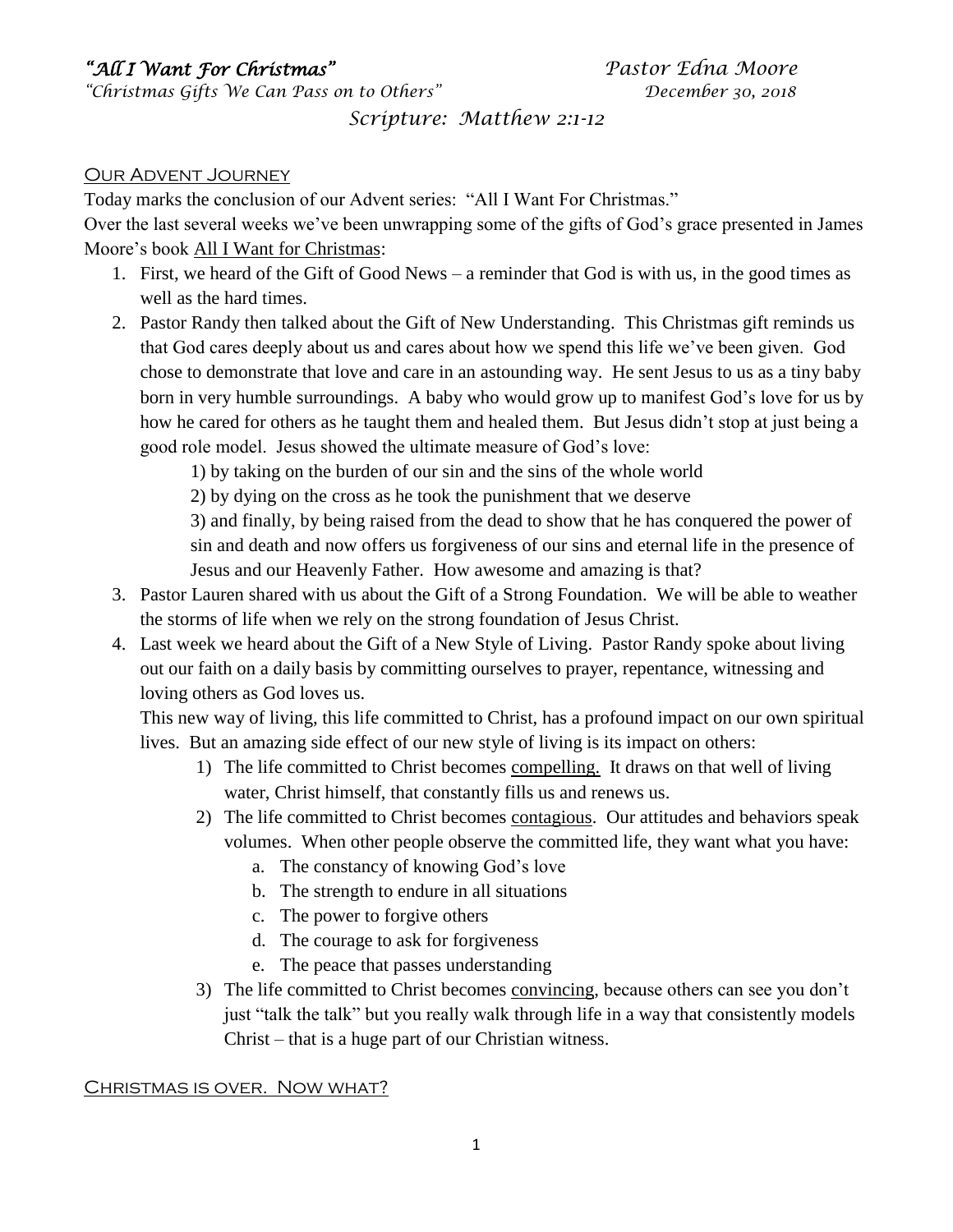The season of Advent in the Church is intended to help us slow down a little from our hectic pace of life and ponder the miracles of God and the gifts of his Grace, especially the gift of Jesus – God manifest in the flesh, God with us.

I've always been a person who likes to ask questions, lots of questions about almost anything. I guess I never completely grew up, because I know sometimes I sound like the four-year-old who keeps asking "why?"

So now, Advent and Christmas have come and gone. Today we conclude the Advent series with a question – a question you may have asked yourself: Okay, I've "unwrapped" God's gift of grace, **now what?**

Do we just pick up where we left off at the beginning of Advent and return our attention to the crazy daily routine dealing with work, kids, grandkids and all the other things that take up so much of our time and stress many of us out?

Or, has this Advent season made a difference for us? How do we want our New Year 2019 to be different?

Every year we hear people say, "why can't everyday be like Christmas? I love how it makes me feel, and people are actually nice to each other." I even heard a song played frequently on Christian radio over the past few weeks that was actually titled "Why Can't Everyday Be Like Christmas?" The truth is, we know that everyday can't be an emotional high that makes us feel good all the time. Life has plenty of valleys and pot holes in the road that sometimes make the journey uncomfortable. So what do we do?

One thing that James Moore recommends is sharing with others the gifts of grace that we've received over this Advent season. He called them the "gifts that always fit." Among them he mentions giving our time to others. Have you ever caught yourself saying to someone, "I just don't have time right now."? Perhaps you've said it to your child or to an elderly relative who lives alone. I know I've said it on multiple occasions. But, what may seem like an inconvenience for us at the time can actually be an opportunity for blessings.

I think of my six year old granddaughter who, like any six year old, often wants my undivided attention. And sometimes that comes at impractical times. But I've found that when I take just a few minutes to spend with her, she is so delighted that I would play in whatever imaginary world she has created. Her energy, her enthusiasm, her joy – they bless me and she makes me smile.

Or I think of those many folks who are unable to get out of their house very often and don't get much interaction with others except for doctors' visits. For many of them depression and loneliness are their everyday companions. Giving them the gift of your time is enormous. They will tell you what a blessing it is to them when you spend time with them, but you are equally blessed. It is a humbling and holy time when you give your time and your undivided attention to others.

### The Lesson of the Magi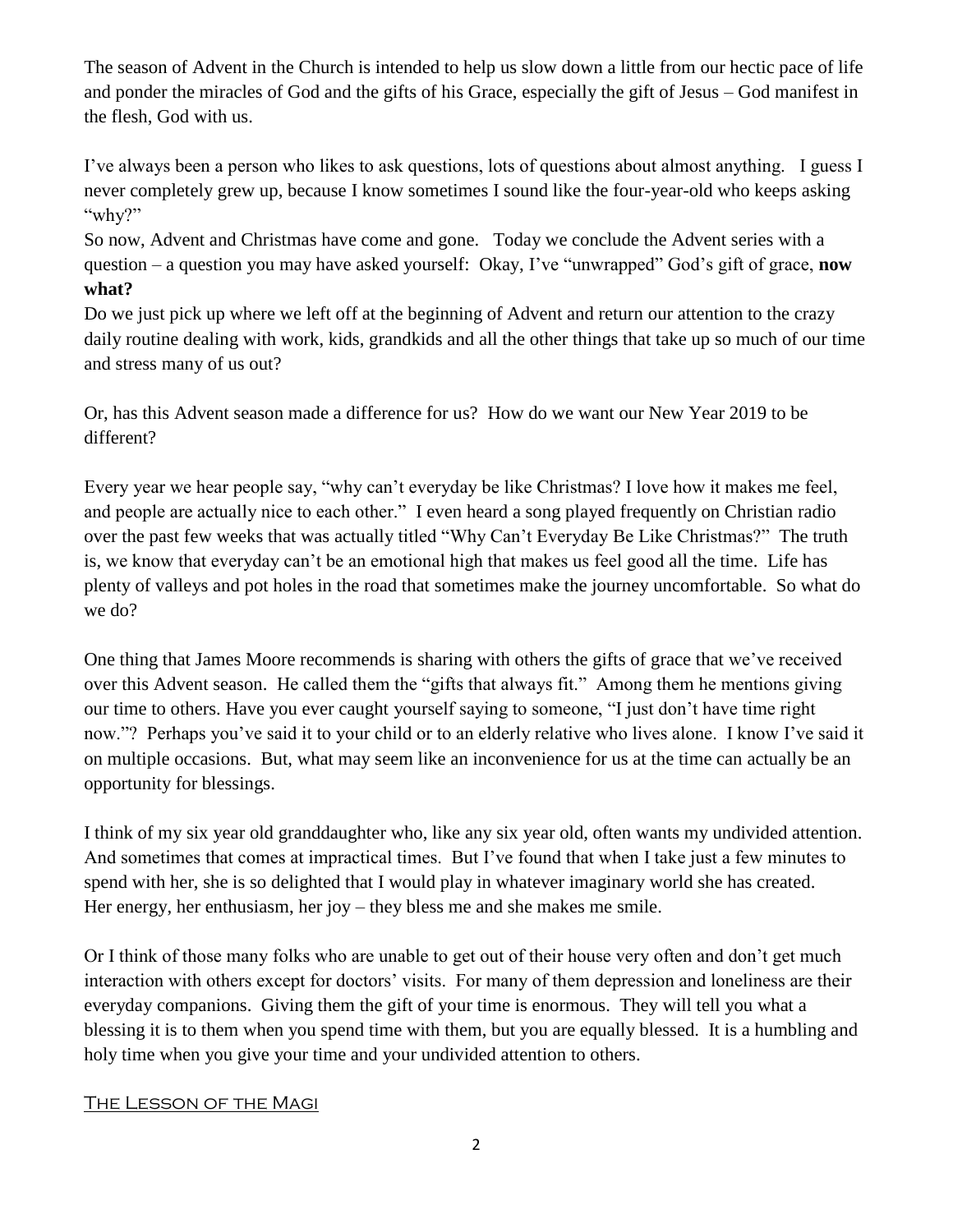## I want to come back for a minute to the question: NOW WHAT? And maybe add another question: WHY DO ANYTHING DIFFERENT?

Perhaps the story of the Magi can help shed some "light" on these questions for us. We know they followed a star – a light in the sky. What about that light? Why is it important?

We know that "light" is important to us in a physical way. We can see light. We need light in order for plants to grow; we need light to see what we're doing or where we're going. We usually feel warmth from light sources. We rely on light for so many things.

But have you ever thought about light from a spiritual perspective? In one sense, "Light" becomes a metaphor for how we partially understand God. The theme of light is a thread that is woven throughout the Bible.

We see that thread in the Scriptures as "light" plays an important role in the lives of the people of God:

- At the very beginning, when the world was only darkness and void, God spoke *"let there be light, and there was light.*" (Gen. 1:3) God's presence was made known by bringing forth light.
- In the wilderness of the Exodus from Egypt, the Israelites were led at night by a column of fire (light) to illuminate their way. (Ex. 13:21) That light was the manifestation of God's presence, going before them.
- At the birth of Jesus, the shepherds on the hillside were surrounded by light: *<sup>8</sup> And there were shepherds living out in the fields nearby, keeping watch over their flocks at night. <sup>9</sup> An angel of the Lord appeared to them, and the glory of the Lord shone around them, and they were terrified. <sup>10</sup> But the angel said to them, "Do not be afraid. I bring you good news that will cause great joy for all the people.* (Luke 2:8–10) God was present on the hillside.
- The Magi followed the light of the star, and at the end of their journey they discovered Jesus and offered him their gifts. The light of the star revealed God in a manger.
- In the Gospel of John, he refers to Jesus in terms of light, *"In him was life, and that life was the light of all mankind. The light shines in the darkness, and the darkness has not overcome it."* (John 1:4-5)
- Jesus told his disciples, "

*<sup>14</sup> "You are the light of the world… let your light shine before others, that they may see your good deeds and glorify your Father in heaven."* (Matthew 5:14a,16) Jesus passed the light to us so that we might let it shine forth to others who don't yet know the light.

• Even Paul, who hated the early Christians and hunted them down, encountered the living Christ in a bright light.

*<sup>3</sup> As he neared Damascus on his journey, suddenly a light from heaven flashed around him.* 

(Acts 9:3)

Paul's life was changed forever because he now understood who Jesus is and the power of what he's done for each one of us.

What about each of us? In the process of the Advent journey, how have you encountered the living Christ?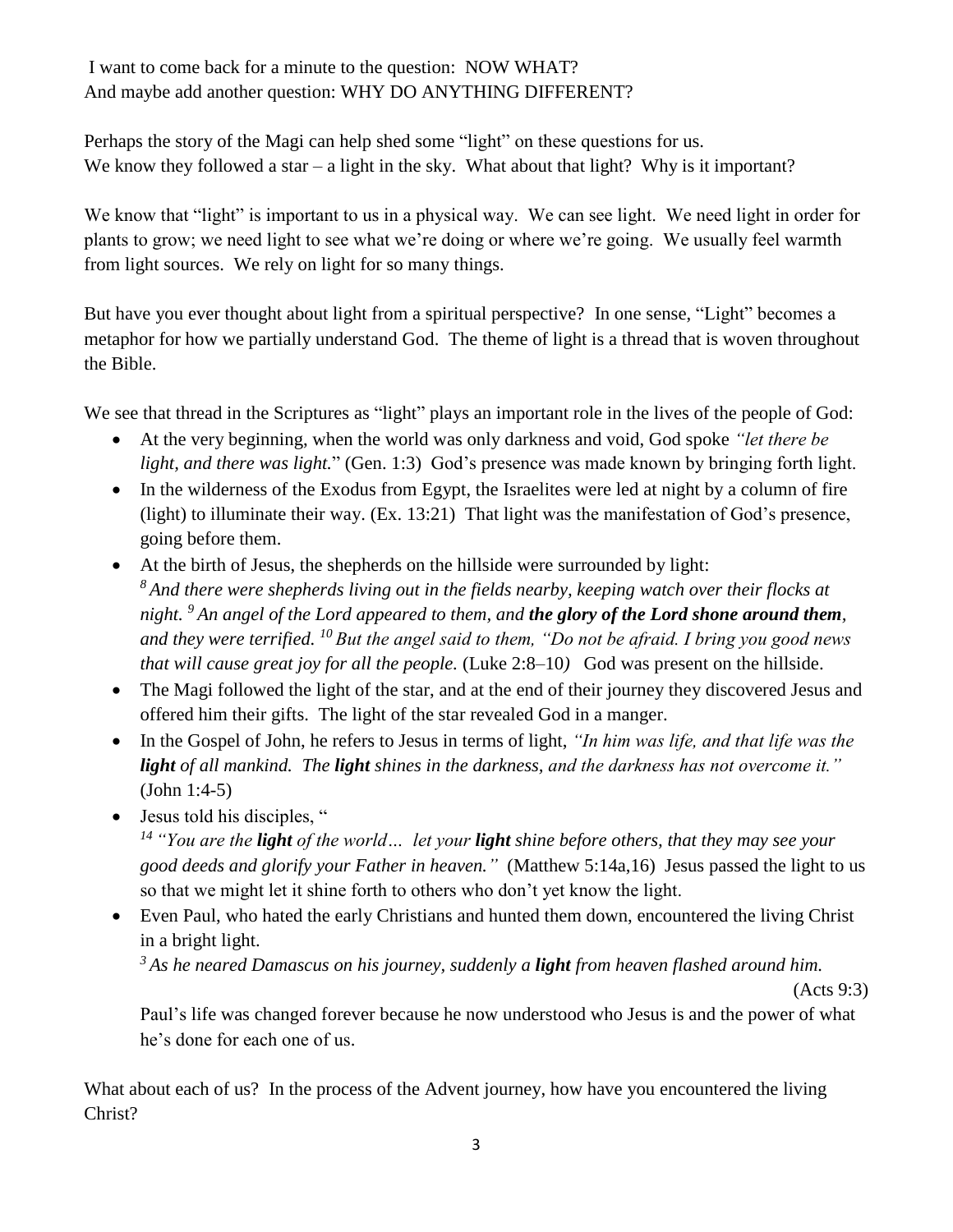What do you do with that? How do you answer the "now what" question? Will you go back to the same old routine, or will you let the light of Christ be in you and shine through you?

Will you let your life be changed forever?

It's easier to understand where we've been and where we're going when we understand how the story of God unfolds in the pages of Scripture. Because it's really our story as well – the good and the bad and how God loves us enough, even with our faults, to send a Savior in the person of Jesus. It's all in there.

It's easier to let our light shine when we stand on that firm foundation of Christ and know in our hearts who he is what we believe about him. It is my belief that the greatest gift we can pass on to others is Jesus Christ himself, the light of hope, joy, peace and love.

And if someone asks us, "what do you believe?" Are you prepared to answer?

I'd like to close today with the Statement of Faith of the Korean Methodist Church. It is one way to express what we understand and what we believe about God. There are several such affirmations in the back of our hymnal. I invite you to take a look at them and ponder the question, "what do I believe?" Will you stand as you are able and join me now as we affirm our faith together.